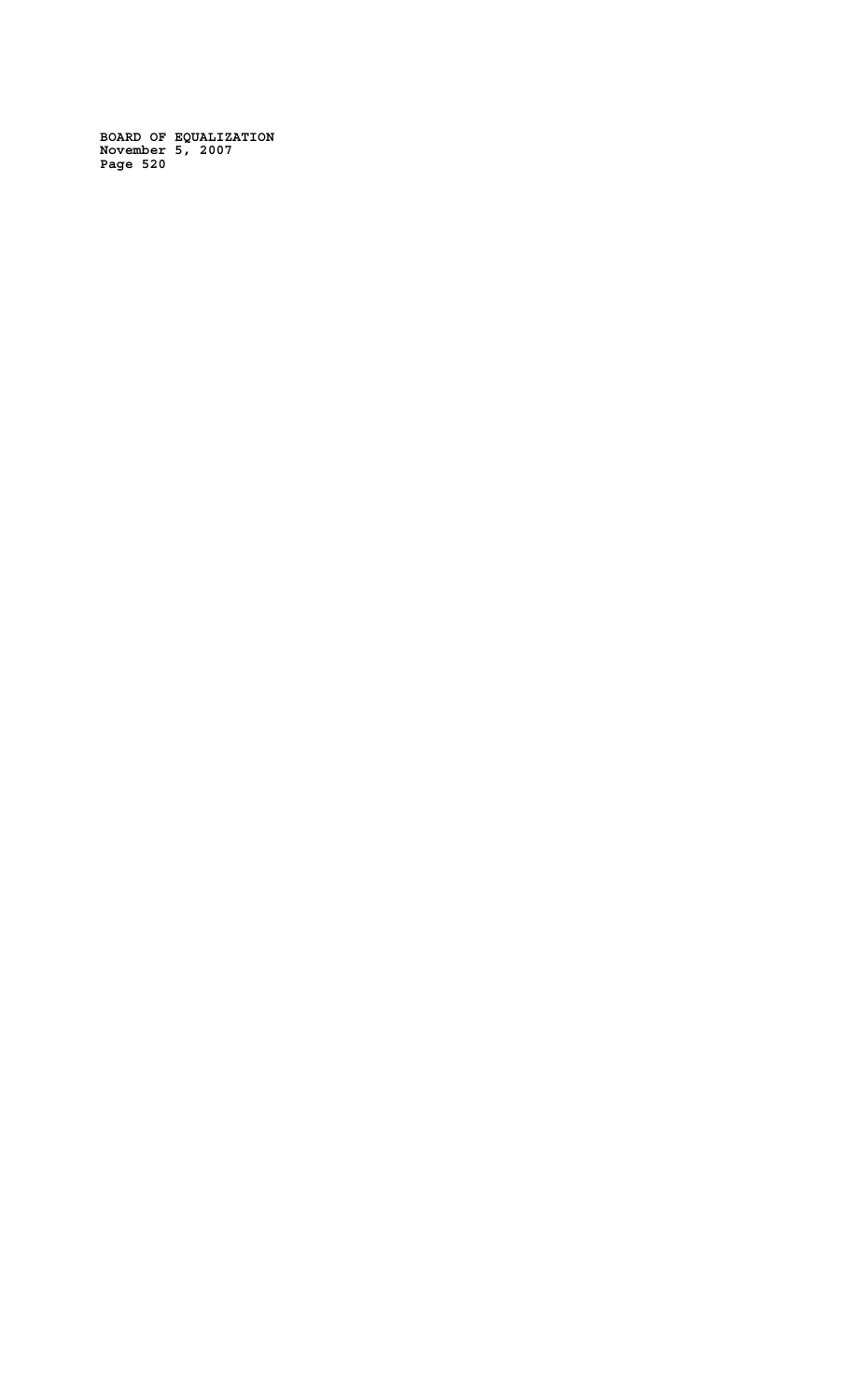#### **THE MINUTES OF THE BOARD OF EQUALIZATION HELD MONDAY, NOVEMBER 5, 2007 AT 1:30 P.M.**

The Board of Equalization met at 1:30 p.m. in the City Council Chambers of the County-City Building in Lincoln, Nebraska, as required by law.

Members Present: Jon Camp, Jonathan Cook, Doug Emery, Robin Eschliman, Dan Marvin, Jon Spatz, Ken Svoboda.

MARVIN Our first order of business is to elect a chair.

CAMP I nominate Dan Marvin.

Seconded by Svoboda & carried by the following vote: AYES: Camp, Cook, Emery, Eschliman, Marvin, Spatz, Svoboda; NAYS: None. MARVIN Took the Chair and proceeded with the reading of the procedures to be followed for public hearing on matters presented to the Board, with a

brief explanation of the procedures.

#### **PUBLIC HEARING**

DOWNTOWN BUSINESS IMPROVEMENT DISTRICT GENERALLY BOUNDED BY H,  $6^{TH}$ , R, AND  $17^{TH}$ STREETS.

CORE BUSINESS IMPROVEMENT DISTRICT OVERLAY GENERALLY BOUNDED BY CENTENNIAL MALL,  $M$ ,  $9^{TH}$  AND Q STREETS.

DOWNTOWN MAINTENANCE DISTRICT GENERALLY EXTENDING FROM  $7^{\,\mathrm{TH}}$  STREET ON THE WEST TO 17<sup>TH</sup> STREET ON THE EAST AND FROM R STREET ON THE NORTH, TO M STREET ON THE SOUTH AND SHALL IN ADDITION THERETO INCLUDE THE PROPERTIES ABUTTING ON THE WEST SIDE OF  $7^{TH}$  STREET FROM N STREET TO R STREET; ABUTTING ON THE WEST SIDE OF  $7^\mathrm{TH}$  STREET FROM N STREET TO R STREET; THE PROPERTIES ABUTTING ON THE EAST SIDE OF 17 $^{\text{\tiny{\textsf{TH}}}}$  STREET FROM Q STREET TO M STREET; THE PROPERTIES ABUTTING ON THE NORTH SIDE OF R STREET FROM 7<br>STREET TO 10<sup>TH</sup> STREET AND THE PROPERTIES ABUTTING THE SOUTH SIDE OF M STREET TO  $10^\text{\tiny{TH}}$  STREET AND THE PROPERTIES ABUTTING THE SOUTH SIDE OF M STREET FROM  $8^{TH}$  STREET TO  $17^{TH}$  STREET. IN ADDITION, THE DISTRICT SHALL INCLUDE PROPERTIES ABUTTING BOTH SIDES OF 13<sup>TH</sup> STREET FROM M STREET TO LINCOLN MALL AND ALL OF CORNHUSKER SQUARE - Dallas McGee, Urban Development Department, came forward to explain the assessment districts.

Ron Cane, Urban Development Department, was on hand for questioning.

George Pinkerton, Maintenance Director with the Downtown Lincoln Association, came forward to introduce himself and answer questions. Discussion followed.<br>MARVIN Acknowledged t

Acknowledged the presence of Polly McMullen, President of the Downtown Lincoln Association, and expressed appreciation for her work. This matter was taken under advisement.

#### **VOTING SESSION**

**DOWNTOWN BUSINESS IMPROVEMENT DISTRICT GENERALLY BOUNDED BY H, 6 TH, R, AND 17TH STREETS;**

CORE BUSINESS IMPROVEMENT DISTRICT OVERLAY GENERALLY BOUNDED BY CENTENNIAL MALL, M,  $9^{\text{TH}}$  and Q streets; **MALL, M, 9TH AND Q STREETS;**

**DOWNTOWN MAINTENANCE DISTRICT GENERALLY EXTENDING FROM 7TH STREET ON THE WEST TO 17TH STREET ON THE EAST AND FROM R STREET ON THE NORTH, TO M STREET ON THE SOUTH AND SHALL IN ADDITION THERETO INCLUDE THE PROPERTIES ABUTTING ON THE WEST SIDE OF 7TH STREET FROM N STREET TO R STREET; THE PROPERTIES ABUTTING ON THE EAST SIDE OF 17TH STREET FROM Q STREET TO M STREET; THE PROPERTIES ABUTTING ON THE NORTH SIDE OF R STREET FROM 7 TH** STREET TO 10<sup>TH</sup> STREET AND THE PROPERTIES ABUTTING THE SOUTH SIDE OF M<br>STREET FROM 8<sup>TH</sup> STREET AND THE PROPERTIES ABUTTING THE SOUTH SIDE OF M<br>STREET FROM 8<sup>TH</sup> STREET AND THE PROPERTIES ABUTTING THE SOUTH SIDE OF M **STREET FROM 8TH STREET AND THE PROPERTIES ABUTTING THE SOUTH SIDE OF M** STREET FROM 8<sup>TH</sup> STREET TO 17<sup>TH</sup> STREET. IN ADDITION, THE DISTRICT SHALL **INCLUDE PROPERTIES ABUTTING BOTH SIDES OF 13TH STREET FROM M STREET TO LINCOLN MALL AND ALL OF CORNHUSKER SQUARE:**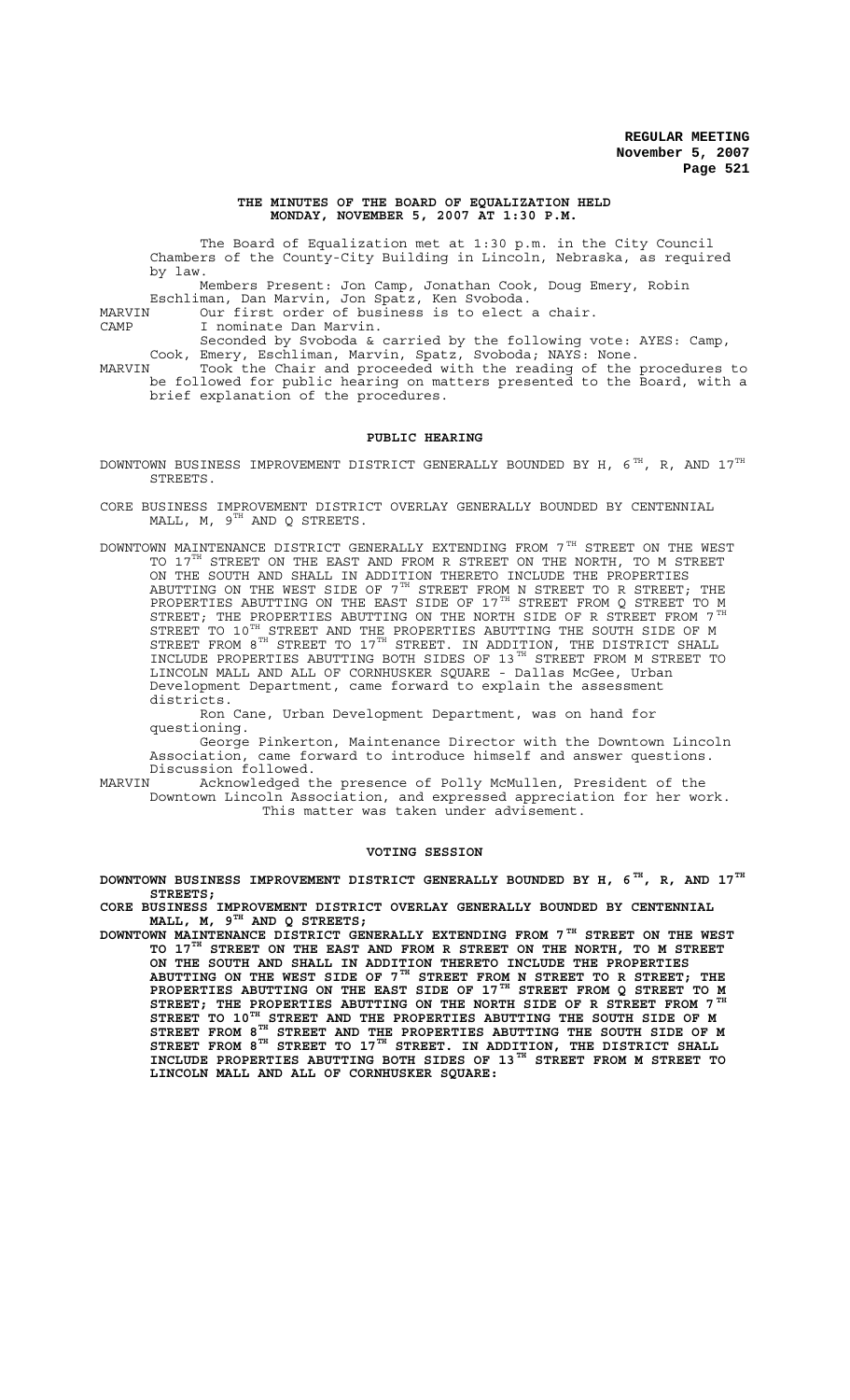EMERY Moved approval. Seconded by Eschliman & carried by the following vote: AYES: Camp, Cook, Emery, Eschliman, Marvin, Spatz, Svoboda; NAYS: None.

## **ADJOURNMENT**

## **1:45 P.M.**

CAMP Moved to adjourn Sine Die the Board of Equalization Meeting. Seconded by Svoboda & carried by the following vote: AYES: Camp, Cook, Emery, Eschliman, Marvin, Spatz, Svoboda; NAYS: None.

Joan E. Ross, City Clerk

Sandy L. Dubas, Senior Office Assistant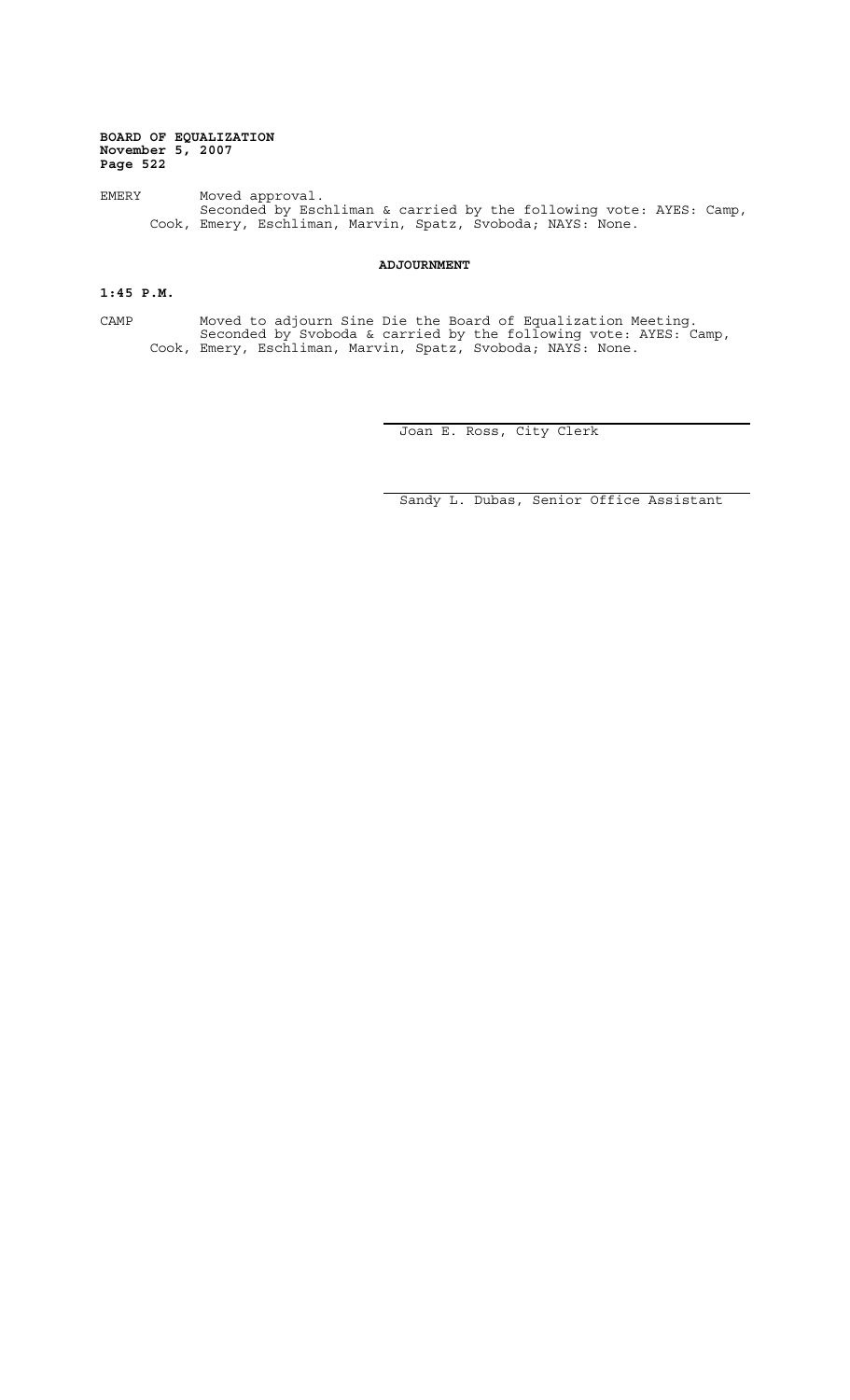#### **THE MINUTES OF THE REGULAR CITY COUNCIL MEETING HELD MONDAY, NOVEMBER 5, 2007 AT 1:30 P.M.**

The Meeting was called to order at 1:30 p.m. Present: Council Chair Marvin; Council Members: Camp, Cook, Emery, Eschliman, Spatz, Svoboda; City Clerk, Joan E. Ross. Council Chair Marvin asked all present to stand and recite the Pledge of Allegiance and observe a moment of silent meditation.

### **READING OF THE MINUTES**

ESCHLIMAN Having been appointed to read the minutes of the City Council proceedings of October 29, 2007 reported having done so, found same correct.

Seconded by Spatz & carried by the following vote: AYES: Camp, Cook, Emery, Eschliman, Marvin, Spatz, Svoboda; NAYS: None.

#### **MAYOR'S AWARD OF EXCELLENCE**

Mayor Chris Beutler presented the October 2007 Award of Excellence to Kirk Drake of Public Works & Utilities/Engineering Services Division in the categories of Productivity, Customer Relations, and Loss Prevention. Mr. Drake responded to a call from Aquila and assisted in averting a potential disaster in which a contractor dig was too close to the main 911 fiber line. His accuracy, contractor relationship skills, and work ethic helped protect the City's underground lines from damage. Kirk Drake came forward to accept his award, express his appreciation and ask that all of Traffic Engineering share in the award. Randy Hoskins, Assistant City Engineer, came forward to congratulate Mr. Drake on a job well done. This matter was taken under advisement.

## **PUBLIC HEARING**

- AMENDING CHAPTER 2.81 OF THE LINCOLN MUNICIPAL CODE RELATING TO THE LINCOLN LIVING WAGE ORDINANCE TO ADD A DEFINITION FOR "NONPROFIT ORGANIZATION" AND TO EXEMPT NONPROFIT ORGANIZATIONS FROM THE APPLICATION OF THE ORDINANCE - Danny Walker, 427 "E" Street, came forward to comment. André Mick, 620 N.  $48^{\text{th}}$  St. Suite 205, came forward representing Lincoln Independent Business Association in opposition. This matter was taken under advisement.
- APPROVING A COOPERATIVE AGREEMENT BETWEEN THE NEBRASKA DEPARTMENT OF ENVIRONMENTAL QUALITY (NDEQ) AND THE CITY OF LINCOLN REGARDING STATE OF NEBRASKA GRANT FUNDING FROM THE STORMWATER MANAGEMENT PLAN PROGRAM - Nicole Fleck-Tooze, Public Works & Utilities, came forward to answer questions and discuss the resolution's Attachment "A", which is an updated version. Discussion followed. This matter was taken under advisement.
- APPROVING AN AMENDMENT TO THE INTERLOCAL AGREEMENT BETWEEN THE CITY OF LINCOLN AND NEBRASKA GAME & PARKS COMMISSION FOR OPERATION OF THE ARCHERY RANGE LOCATED IN HELEN BOOSALIS PARK AT 44TH AND SUPERIOR STREETS TO EXTEND THE TERM UNTIL MARCH 1, 2031 AND TO SET OUT CERTAIN MAINTENANCE AND IMPROVEMENT RESPONSIBILITIES TO THE ARCHERY SITE - Lynn Johnson, Director of Parks & Recreation, came forward to explain what the amendment involves. Discussion followed. This matter was taken under advisement.
- COMP. PLAN AMENDMENT 07001 AMENDING THE 2030 LINCOLN/LANCASTER COUNTY COMPREHENSIVE PLAN TO ADD THE CARDWELL BRANCH WATERSHED MASTER PLAN TO THE LIST OF SUB-AREA PLANS IN THE PLAN IMPLEMENTATION SECTION AND TO THE LIST OF WATERSHED STUDIES IN THE UTILITIES SECTION; AND TO AMEND THE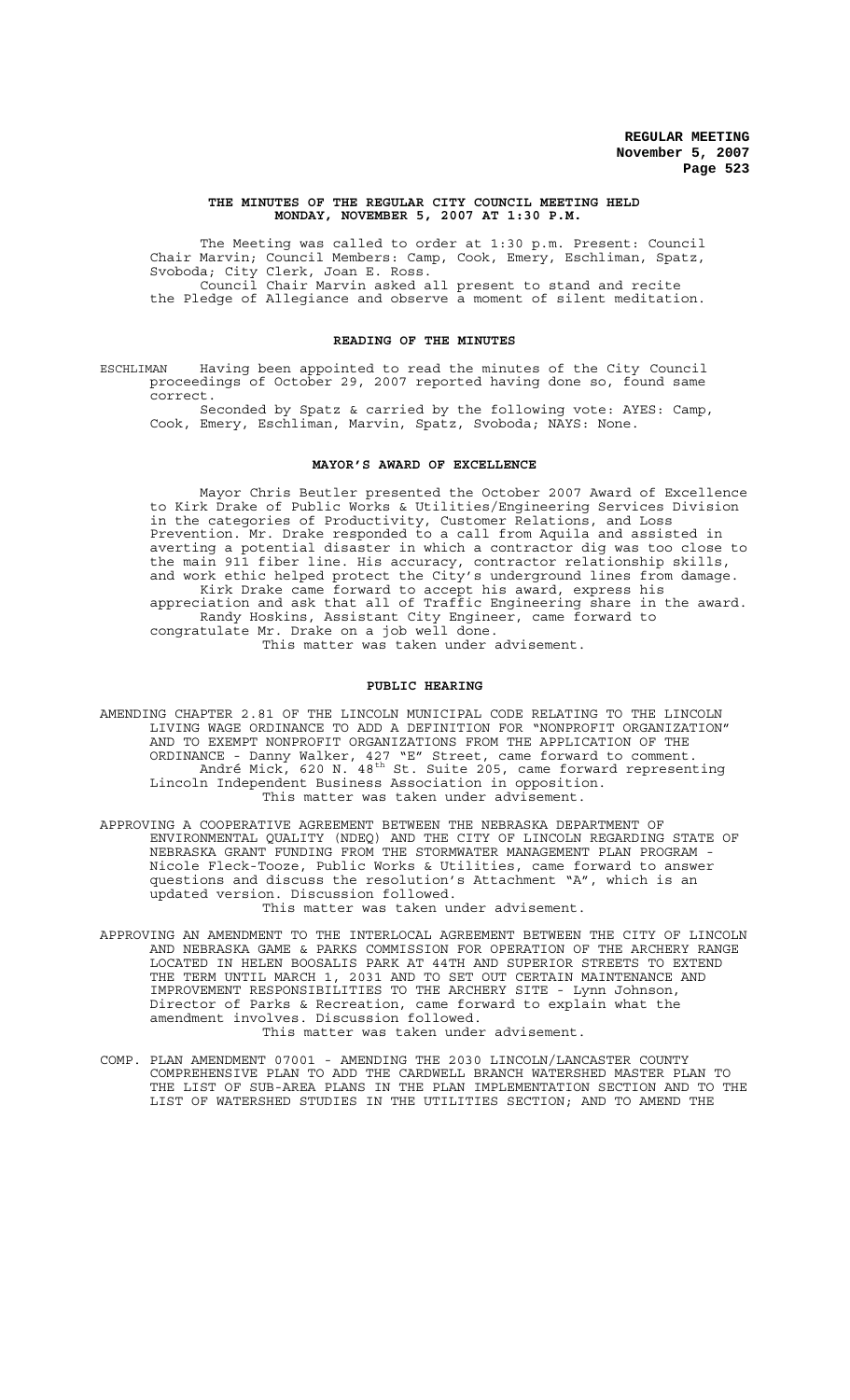> LINCOLN AREA'S AND LANCASTER COUNTY FUTURE LAND USE MAPS TO SHOW TWO "OPPORTUNITY AREA", ONE NORTHEAST OF THE YANKEE HILL DAM AND ONE ON EITHER SIDE OF S.W. 27TH STREET, SOUTH OF RIDGEWOOD BLVD., AS "GREEN SPACE" AND "ENVIRONMENTAL RESOURCES" - Devin Biesecker, Public Works & Utilities, came forward to explain the Comprehensive Plan. Discussion followed.

Russell Miller, 341 S.  $52^{\text{nd}}$  St., came forward in support.

Danny Walker, 427 "E" Street, came forward to comment. Mr. Biesecker, came forward to answer questions. Discussion followed.

Nicole Fleck-Tooze, Public Works & Utilities, came forward to answer questions. Discussion followed.

This matter was taken under advisement.

## **\*\* END OF PUBLIC HEARING \*\***

## **COUNCIL ACTION**

## **LIQUOR RESOLUTIONS - NONE**

## **ORDINANCES - 2ND READING & RELATED RESOLUTIONS (as required)**

- APPROVING A LEASE AGREEMENT BETWEEN THE CITY AND ROBERT AND JANETTE FIALA FOR THE LEASE OF SPACE BY THE LINCOLN AREA AGENCY ON AGING FOR ITS LINCOLN INFORMATION FOR THE ELDERLY (LIFE) PROGRAM AT 370 FIFTH STREET, DAVID CITY, NEBRASKA - CLERK read an ordinance, introduced by John Spatz, accepting and approving a Lease Agreement between the City of Lincoln and Robert & Janette Fiala for the lease of office space by the Lincoln Area Agency on Aging for its Lincoln Information For the Elderly (LIFE) Program at 370 Fifth Street, David City, NE 68632, for a 13-month term from May 1, 2007 through May 31, 2008, the second time.
- AMENDING CHAPTER 2.81 OF THE LINCOLN MUNICIPAL CODE RELATING TO THE LINCOLN LIVING WAGE ORDINANCE TO ADD A DEFINITION FOR "NONPROFIT ORGANIZATION" AND TO EXEMPT NONPROFIT ORGANIZATIONS FROM THE APPLICATION OF THE ORDINANCE - CLERK read an ordinance, introduced by Jon Camp, amending Chapter 2.81 of the Lincoln Municipal Code relating to the Lincoln Living Wage Ordinance by amending Section 2.81.020 to add a definition for "nonprofit organization"; amending Section 2.81/090 to exempt nonprofit organizations from the application of the ordinance; and repealing Sections 2.81.020 and 2.81.090 of the Lincoln Municipal Code as hitherto existing, the second time.

#### **PUBLIC HEARING RESOLUTIONS**

APPROVING A COOPERATIVE AGREEMENT BETWEEN THE NEBRASKA DEPARTMENT OF ENVIRONMENTAL QUALITY (NDEQ) AND THE CITY OF LINCOLN REGARDING STATE OF NEBRASKA GRANT FUNDING FROM THE STORMWATER MANAGEMENT PLAN PROGRAM. (9/24/07 - PLACED ON PENDING, NO DATE CERTAIN) (10/22/07 - TO HAVE P.H. & ACTION 11/5/07) - PRIOR to reading:

CAMP Moved to approve Bill No. 07R-185 with the reference to the attachment of the signed agreement with the Department of Environmental Quality.

Seconded by Cook & carried by the following vote: AYES: Camp, Cook, Emery, Eschliman, Marvin, Spatz, Svoboda; NAYS: None. CLERK Read the following amended resolution, introduced by Robin

Eschliman, who moved its adoption:<br>A-84612 BE IT RESOLVED by the City C

BE IT RESOLVED by the City Council of the City of Lincoln, Nebraska: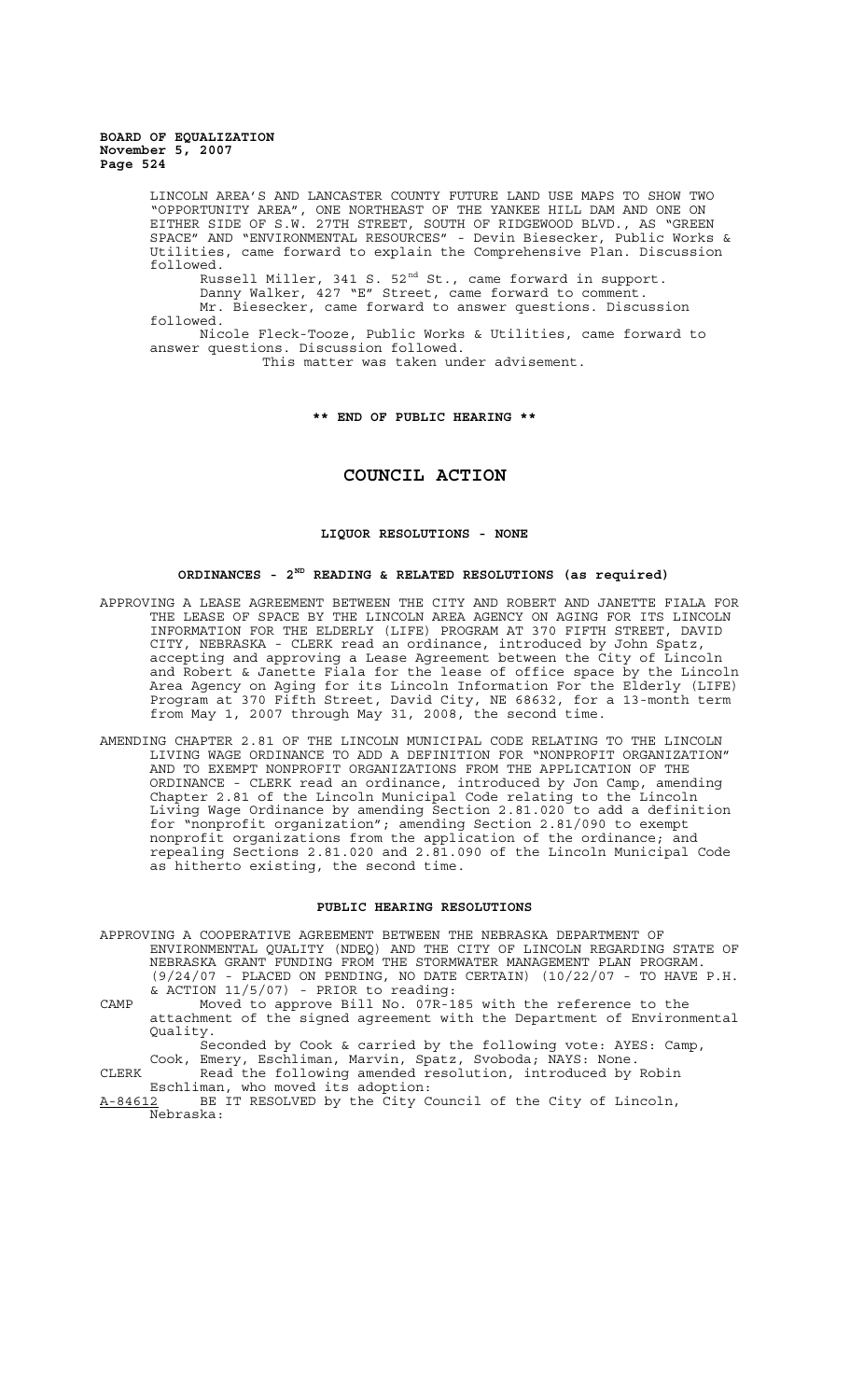That the attached Cooperative Agreement between the City of Lincoln and the Nebraska Department of Environmental Quality (NDEQ) regarding grant funding from the state Stormwater Management Plan Program, upon the terms and conditions as set forth in said Agreement, is hereby approved and the Mayor is authorized to execute said Agreement on behalf of the City. This Agreement provides for NDEQ grant funding to implement programs and projects in association with the City of Lincoln's Stormwater Management Program.

The City Clerk is directed to transmit an executed original Agreement to Ben Higgins, Public Works and Utilities Department, 901 N. Street, for transmittal to the Nebraska Department of Environmental Quality.

Introduced by Robin Eschliman<br>Ilowing vote: AYES: Camp, Seconded by Camp & carried by the following vote: Cook, Emery, Eschliman, Marvin, Spatz, Svoboda; NAYS: None.

APPROVING AN AMENDMENT TO THE INTERLOCAL AGREEMENT BETWEEN THE CITY OF LINCOLN AND NEBRASKA GAME & PARKS COMMISSION FOR OPERATION OF THE ARCHERY RANGE LOCATED IN HELEN BOOSALIS PARK AT 44TH AND SUPERIOR STREETS TO EXTEND THE TERM UNTIL MARCH 1, 2031 AND TO SET OUT CERTAIN MAINTENANCE AND IMPROVEMENT RESPONSIBILITIES TO THE ARCHERY SITE - CLERK read the following resolution, introduced by John Spatz, who moved its adoption: A-84613 BE IT RESOLVED by the City Council of the City of Lincoln,

That Amendment No. 1 to the Interlocal Agreement between the Nebraska Game and Parks Commission and the City of Lincoln Parks and Recreation Department for the operation of the archery range located in Helen Boosalis Park generally located at 44th and Superior Streets to extend the term until March 1, 2031 and the Agreement between the Nebraska Game and Parks Commission, Prairie Bowman Archery Club, and the City of Lincoln Parks and Recreation Department to set out certain maintenance and improvement responsibilities to the archery site, upon the terms and conditions set forth in said Agreements attached hereto, are hereby approved and the Mayor is authorized to execute said Agreements on behalf of the City.

The City Clerk is hereby directed to transmit a certified copy of the executed originals of said Agreements to Lynn Johnson, Parks and Recreation Department for transmittal to the Nebraska Game and Parks Department and Prairie Bowman Archery Club.

Introduced by John Spatz Seconded by Camp & carried by the following vote: AYES: Camp, Cook, Emery, Eschliman, Marvin, Spatz, Svoboda; NAYS: None.

COMP. PLAN AMENDMENT 07001 - AMENDING THE 2030 LINCOLN/LANCASTER COUNTY COMPREHENSIVE PLAN TO ADD THE CARDWELL BRANCH WATERSHED MASTER PLAN TO THE LIST OF SUB-AREA PLANS IN THE PLAN IMPLEMENTATION SECTION AND TO THE LIST OF WATERSHED STUDIES IN THE UTILITIES SECTION; AND TO AMEND THE LINCOLN AREA'S AND LANCASTER COUNTY FUTURE LAND USE MAPS TO SHOW TWO "OPPORTUNITY AREA", ONE NORTHEAST OF THE YANKEE HILL DAM AND ONE ON EITHER SIDE OF S.W. 27TH STREET, SOUTH OF RIDGEWOOD BLVD., AS "GREEN SPACE" AND "ENVIRONMENTAL RESOURCES" - CLERK read the following resolution, introduced by John Spatz, who moved its adoption:

A-84614 MHEREAS, the Planning Director has made application to amend the 2030 Lincoln/Lancaster County Comprehensive Plan to incorporate the Cardwell Branch Watershed Master Plan as a subarea plan and to adjust the Future Land Use Plan accordingly; and

WHEREAS, the Lincoln City-Lancaster County Planning Commission has recommended approval of said proposed amendment.

NOW, THEREFORE, BE IT RESOLVED by the City Council of the City of Lincoln, Nebraska:

That the 2030 Lincoln/Lancaster County Comprehensive Plan be amended as follows:

- 1. Add the Cardwell Branch Watershed Master Plan, 2007 to the list of approved subarea plans on Page 155.
- 2. Add the Cardwell Branch Watershed Mater Plan, 2007 to the list of adopted watershed studies on page 81.

Nebraska: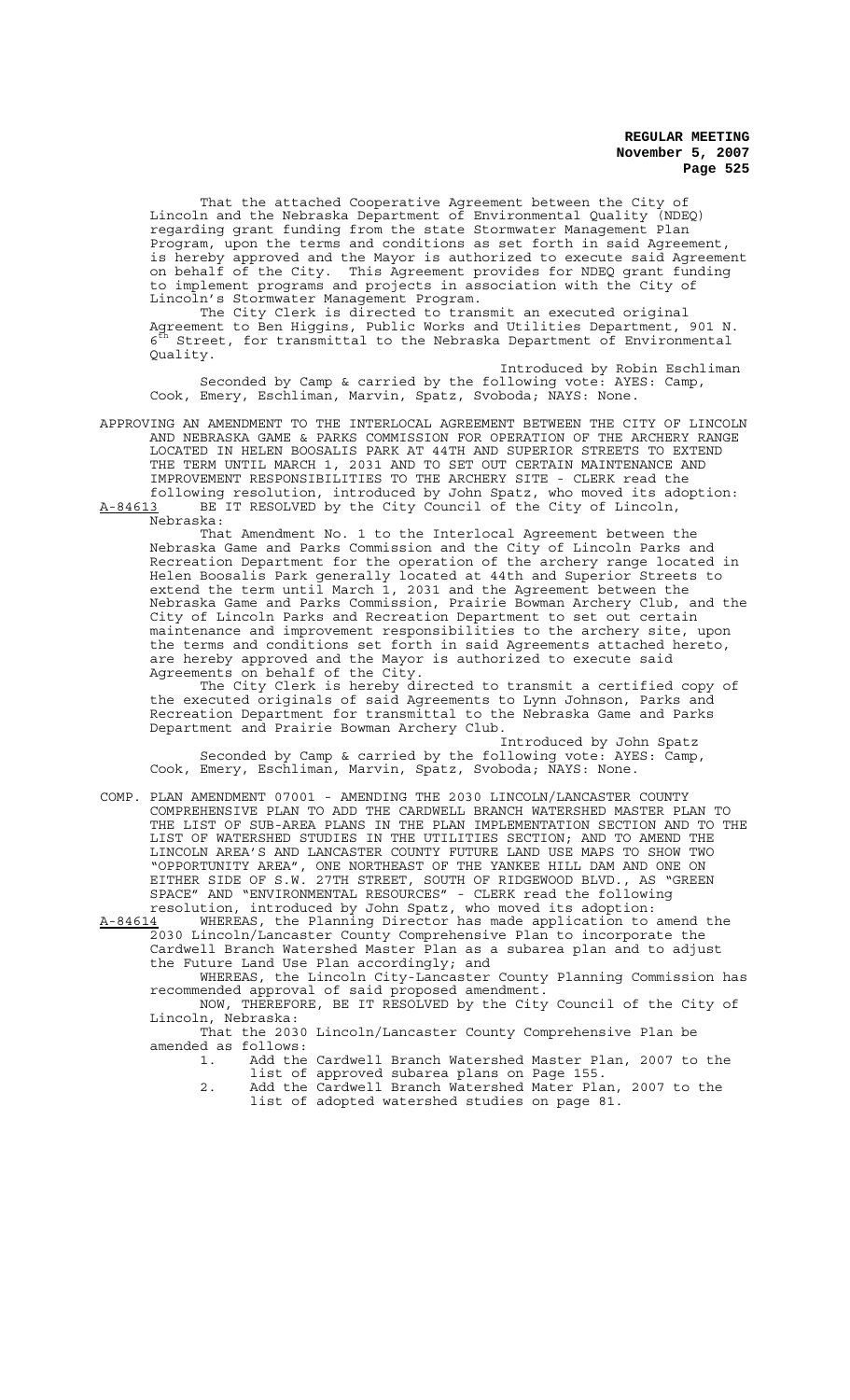> 3. Amend the Lancaster County Future Land Use figure on page 17 and the Lincoln Area Future Land Use figure on page 19 to change the land use designation on property east of the Yankee Hill dam and south of Ridgewood Blvd., both east and west of S.W. 27th Street from "Agriculture" to "Green Space" and "Environmental Resources" as shown on Attachment "A". BE IT FURTHER RESOLVED that any other references in said plan which may be affected by the above-specified amendments be, and they hereby are amended to conform to such specific amendments. Introduced by John Spatz Seconded by Svoboda & carried by the following vote: AYES: Camp, Cook, Emery, Eschliman, Marvin, Spatz, Svoboda; NAYS: None.

## **PETITIONS & COMMUNICATIONS - NONE**

### **MISCELLANEOUS BUSINESS**

- CLERK'S LETTER AND MAYOR'S APPROVAL OF RESOLUTIONS AND ORDINANCES PASSED BY THE CITY COUNCIL ON OCTOBER 29, 2007 - CLERK presented said report which was placed on file in the Office of the City Clerk. **(27-1)**
- REPORT FROM CITY TREASURER OF FRANCHISE TAX FOR THE MONTH OF SEPTEMBER 2007 FROM AQUILA - CLERK presented said report which was placed on file in<br>the Office of the City Clerk. (16-1) the Office of the City Clerk.
- REPORT FROM CITY TREASURER OF E911 SURCHARGE FOR THE MONTH OF AUGUST 2007: TWC DIGITAL PHONE LLC; SEPTEMBER 2007: AT&T COMM. OF MIDWEST, LEVEL 3 COMM. LLC, TWC DIGITAL PHONE LLC; 3RD QUARTER 2007: WINDSTREAM - CLERK presented said report which was placed on file in the Office of the City Clerk. **(20-02)**
- REPORT FROM CITY TREASURER OF TELECOMMUNICATIONS OCCUPATION TAX FOR THE QUARTER JULY - SEPTEMBER 2007: AMERIVISION COMM., HELIO LLC, ENHANCED COMM., DIGIZIP.COM, NETWORK US, NECC TELECOM, COMTECH 21, MEGAPATH, T-MOBILE CENTRAL, 800 RESPONSE, OPEX COMM., VERIZON; AUGUST 2007: CINCINNATI BELL ANY DISTANCE, EARTHLINK, XO COMMUNICATIONS, LDMI TELECOMM., INTELLICALL OPERATOR SERVICES, VOICECOM, TRACFONE WIRELESS, ANDIAMO, WHOLESALE CARRIER SERVICES, VERIZON-BELL ATLANTIC, GLOBAL<br>CROSSING, TELECORP, VERIZON SELECT, VIRGIN MOBILE, MOVIDA, MCLEOD USA, CROSSING, TELECORP, VERIZON SELECT, VIRGIN MOBILE, MOVIDA, MCLEOD USA, TRANS NATIONAL, ACN COMM., BROADWING, PRIMUS, WORKING ASSETS FUNDING SERVICE, GLOBAL CROSSING BANDWIDTH, ONSTAR CORP., BROADBAND DYNAMICS, QWEST, VCN INC., USCOC OF NEBRASKA/KANSAS, IBM GLOBAL SERVICES-NS DIV., KDDI AMERICA, ADVANCED TEL INC., GLOBAL USA, NETWORK BILLING SYSTEMS, CIMCO COMM., TELEPLUS WIRELESS, BUSINESS PROD. SOLUTIONS, TON SERVICES, QUANTUM SHIFT, GUARANTEED PHONE SERVICE, USCOC OF GREATER IOWA, NEW CINGULAR WIRELESS, TWC DIGITAL PHONE, CRICKET, AT&T COMM OF MIDWEST, NEBRASKA TECHNOLOGY & TELECOMM.; SEPTEMBER 2007: VERIZON, SPRINT, SPRINT SPECTRUM, NEXTEL, ALLTEL COMMUNICATIONS OF NEBRASKA, WWC LICENSE LLC DBA ALLTEL, D&D COMM., QUANTUM SHIFT, BUSINESS TELECOM, NEXTEL WEST CORP., GTC TELECOM, LIGHTYEAR NETWORK SOLUTIONS, ENHANCED, TRI-M COMM., GLOBALCOM, ZONE TELECOM, BT AMERICAS, ACCERIS, SBC LONG DISTANCE, FIRST COMMUNICATIONS, NOSVA, NOS COMM., 360NETWORKS USA, AFFINITY NETWORK, SHAFFER COMMUNICATIONS, COVISTA, FRONTIER, ATS MOBILE TELEPHONE - CLERK presented said report which was placed on file in the Office of the City Clerk. **(20)**

#### **REPORTS OF CITY OFFICERS**

APPROVING THE DISTRIBUTION OF FUNDS REPRESENTING INTEREST EARNINGS ON SHORT-TERM INVESTMENTS OF IDLE FUNDS DURING THE MONTH ENDED SEPTEMBER 30, 2007 - CLERK read the following resolution, introduced by Ken Svoboda, who moved its adoption: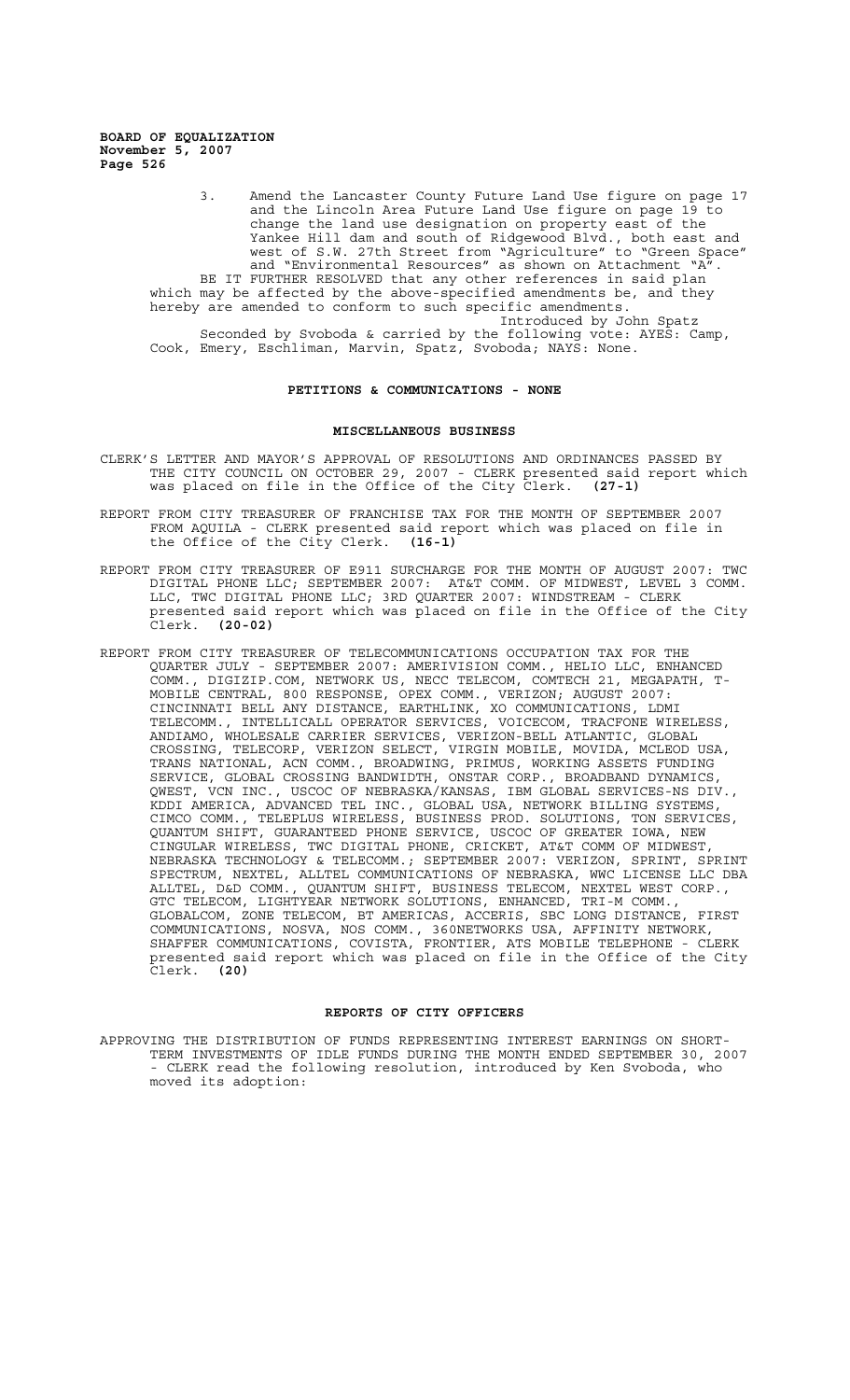A-84615 BE IT RESOLVED by the City Council of the City of Lincoln, Nebraska:

That during the month ended September 30, 2007, \$679,455.95 was earned from the investment of "IDLE FUNDS". The same is hereby distributed to the various funds on a pro-rata basis using the balance of each fund and allocating a portion of the interest on the ratio that such balance bears to the total of all fund balances. Introduced by Ken Svoboda

Seconded by Camp & carried by the following vote: AYES: Camp, Cook, Emery, Eschliman, Marvin, Spatz, Svoboda; NAYS: None.

CLERK'S LETTER AND MAYOR'S APPROVAL OF RESOLUTIONS AND ORDINANCES PASSED BY THE CITY COUNCIL ON OCTOBER 22, 2007 - CLERK PRESENTED SAID REPORT WHICH WAS PLACED ON FILE IN THE OFFICE OF THE CITY CLERK. **(27-1)**

# **ORDINANCE - 1ST READING & RELATED RESOLUTIONS (AS REQUIRED)**

- CHANGE OF ZONE 07054HP APPLICATION OF GAMMA PHI BETA HOUSE CORPORATION OF GAMMA PHI BETA SORORITY, TO DESIGNATE THE PROPERTY AT 415 N. 16TH STREET AS A HISTORIC LANDMARK - CLERK read an ordinance, introduced by Ken Svoboda, amending the City of Lincoln District Map attached to and made a part of Title 27 of the Lincoln Municipal Code by designating certain property as a Landmark, the first time.
- CHANGE OF ZONE 07056 APPLICATION OF JOHN AND ANDREA SCHLEICH FOR A CHANGE OF ZONE FROM AGR AGRICULTURAL RESIDENTIAL DISTRICT TO R-3 RESIDENTIAL DISTRICT ON APPROXIMATELY 4.95 ACRES OF PROPERTY GENERALLY LOCATED AT ASHBROOK DRIVE AND HIGHWAY 2 (RELATED ITEMS: 07-170, 07R-227) - CLERK read an ordinance, introduced by Ken Svoboda, amending the Lincoln Zoning District Maps attached to and made a part of Title 27 of the Lincoln Municipal Code, as provided by Section 27.05.020 of the Lincoln Municipal Code, by changing the boundaries of the districts established and shown thereon, the first time.
- SPECIAL PERMIT 1992A APPLICATION OF JOHN AND ANDREA SCHLEICH TO AMEND THE EDENTON WOODS 1ST COMMUNITY UNIT PLAN TO ALLOW AN ADDITIONAL 33 DWELLING UNITS AND TO WAIVE THE MAXIMUM BLOCK LENGTH AND TO ALLOW ROLL-OVER ON PROPERTY GENERALLY LOCATED AT ASHBROOK DRIVE AND HIGHWAY 2. (RELATED ITEMS: 07-170, 07R-227) (ACTION DATE: 12/3/07)
- COMP. PLAN CONFORMITY 06001 AMENDING THE ANTELOPE VALLEY REDEVELOPMENT PLAN TO ADD A HOUSING PROJECT TO PROVIDE NEW RENTAL HOUSING FOR LOW INCOME AND LOW INCOME SERIOUSLY MENTALLY ILL PEOPLE, AND NEW SINGLE FAMILY HOMES FOR LOW AND MODERATE INCOME PEOPLE, ON PROPERTY GENERALLY BOUNDED ON THE WEST BY HAYWARD PARK, ON THE NORTH THE SALT CREEK CHANNEL, ON THE EAST BY N. 10TH STREET, AND ON THE SOUTH BY THE EAST-WEST ALLEY NORTH OF CLAREMONT STREET. (RELATED ITEMS: 07R-228, 07-171, 07-172, 07R-229) (ACTION DATE: 12/3/07) (REQUEST TO HAVE ACTION ON 11/19/07)
- COMP. PLAN CONFORMANCE 07022 DECLARING APPROXIMATELY 6.02 ACRES OF PROPERTY GENERALLY LOCATED AT N. 10TH STREET AND MILITARY ROAD, AS SURPLUS PROPERTY (RELATED ITEMS: 07R-228, 07-171, 07-172, 07R-229) (REQUEST TO HAVE 2ND & 3RD READINGS W/ACTION ON 11/19/07) - CLERK read an ordinance, introduced by Ken Svoboda, declaring approximately 6.02 acres of Cityowned property generally located near North 10<sup>th</sup> Street and Military Road as surplus and authorizing the sale thereof, the first time.
- CHANGE OF ZONE 07055 APPLICATION OF HOPPE INC. FOR A CHANGE OF ZONE FROM P PUBLIC USE DISTRICT TO R-4 RESIDENTIAL DISTRICT ON APPROXIMATELY 6.18 ACRES OF PROPERTY GENERALLY LOCATED AT N. 10TH STREET AND MILITARY ROAD (RELATED ITEMS: 07R-228, 07-171, 07-172, 07R-229) (REQUEST TO HAVE 2ND & 3RD READINGS W/ACTION ON 11/19/07) - CLERK read an ordinance, introduced by Ken Svoboda, amending the Lincoln Zoning District Maps attached to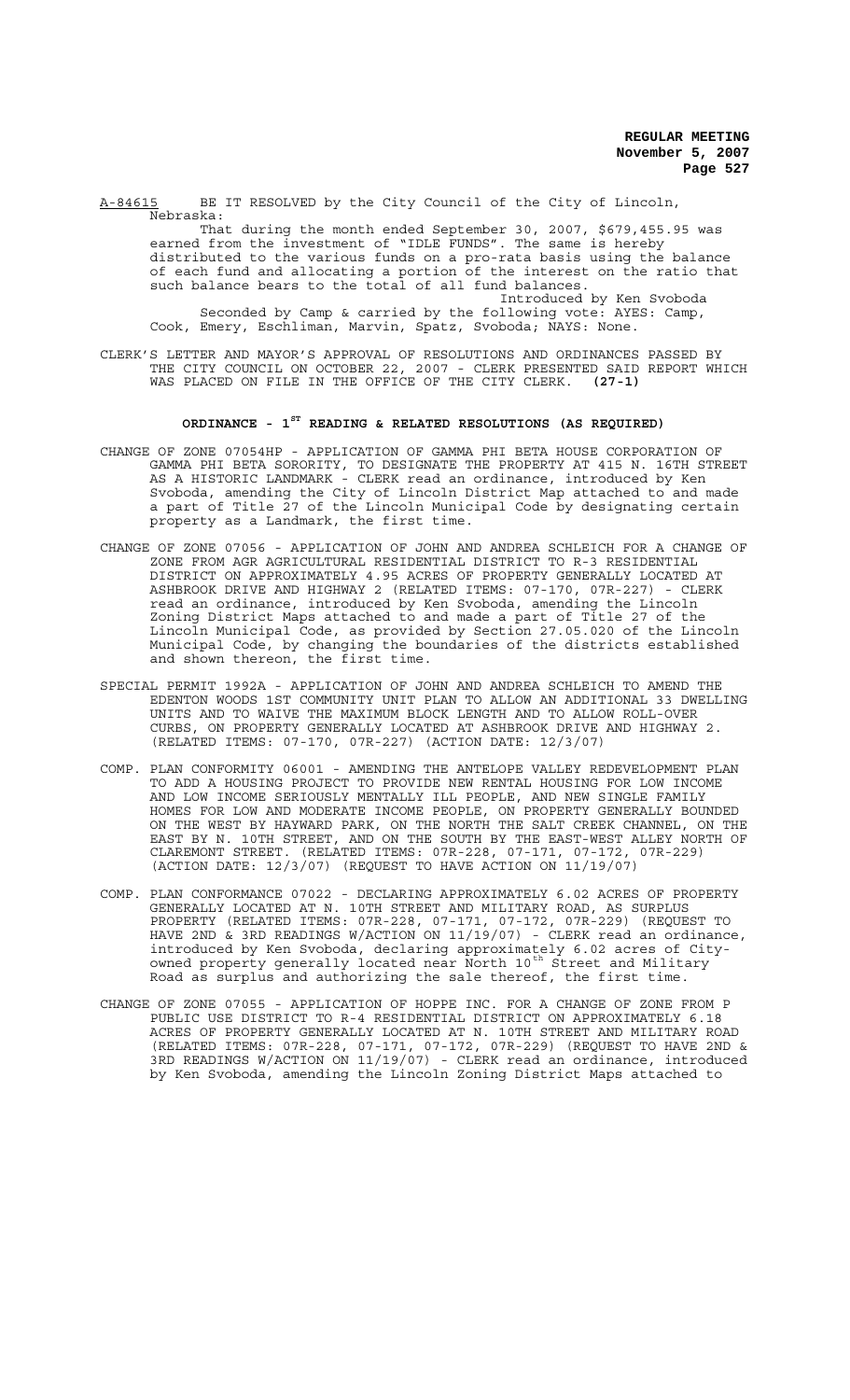> and made a part of Title 27 of the Lincoln Municipal Code, as provided by Section 27.05.020 of the Lincoln Municipal Code, by changing the boundaries of the districts established and shown thereon, the first time.

SPECIAL PERMIT 07047 - APPLICATION OF HOPPE, INC. TO DEVELOP THE 10TH AND MILITARY COMMUNITY UNIT PLAN FOR 61 MULTI-FAMILY UNITS AND 10 SINGLE-FAMILY ATTACHED UNITS, WITH REQUESTED WAIVERS OF THE REQUIRED SCREENING, REDUCTION IN PARKING, REDUCTION IN THE FRONT YARD SETBACK, STORMWATER DETENTION, SPACING OF LOCAL STREETS TO MAJOR STREETS, AND MINIMUM ELEVATION OF STREETS IN A FLOODPLAIN, ON APPROXIMATELY 6.18 ACRES GENERALLY LOCATED AT N. 10TH STREET AND MILITARY ROAD. (RELATED ITEMS: 07R-228, 07-171, 07-172, 07R-229) (ACTION DATE: 12/3/07) (REQUEST TO HAVE ACTION ON 11/19/07)

#### **ORDINANCES - 3RD READING & RELATED RESOLUTIONS (as required)**

APPROVING A LEASE AGREEMENT BETWEEN THE CITY AND SPIRITS BY BECKMAN FOR THE LEASE OF OFFICE SPACE BY THE LINCOLN AREA AGENCY ON AGING FOR ITS LINCOLN INFORMATION FOR THE ELDERLY (LIFE) PROGRAM AT 708 NORTH CHESTNUT STREET, WAHOO, NEBRASKA - CLERK read an ordinance, introduced by Robin Eschliman, accepting and approving a Lease Agreement between the City of Lincoln and Spirits by Beckman for the lease of office space by the Lincoln Area Agency on Aging for its Lincoln Information For the Elderly (LIFE) Program at 708 North Chestnut, Wahoo, Nebraska, for a term commencing on May 1, 2007 and terminating on December 31, 2007, the third time.<br>ESCHLIMAN Moved

ESCHLIMAN Moved to pass the ordinance as read.

Seconded by Camp & carried by the following vote: AYES: Camp, Cook, Emery, Eschliman, Marvin, Spatz, Svoboda; NAYS: None. The ordinance, being numbered **#19012**, is recorded in Ordinance Book #26, Page

APPROVING A LEASE AGREEMENT BETWEEN THE CITY AND THE PANAMA CAFÉ FOR THE LEASE OF SPACE BY THE LINCOLN AREA AGENCY ON AGING FOR ITS ACTIVAGE CENTER PROGRAM AT 310 LOCUST STREET, PANAMA, NEBRASKA - CLERK read an ordinance, introduced by Robin Eschliman, accepting and approving a Lease Agreement between the City of Lincoln and The Panama Café for the lease of space by the Lincoln Area Agency on Aging for its ActivAge Center Program at 310 Locust Street, Panama, NE 68419, for a term commencing October 2, 2007 and terminating on August 31, 2008, the third time.

ESCHLIMAN Moved to pass the ordinance as read.

Seconded by Camp & carried by the following vote: AYES: Camp, Cook, Emery, Eschliman, Marvin, Spatz, Svoboda; NAYS: None. The ordinance, being numbered **#19013**, is recorded in Ordinance Book #26, Page

APPROVING A LEASE AGREEMENT BETWEEN THE CITY AND THE POLK SENIOR CENTER FOR THE LEASE OF OFFICE SPACE BY THE LINCOLN AREA AGENCY ON AGING FOR ITS LINCOLN INFORMATION FOR THE ELDERLY (LIFE) MEDICAID WAIVER PROGRAM AT 230 NORTH MAIN STREET, POLK, NEBRASKA - CLERK read an ordinance, introduced by Robin Eschliman, accepting and approving a Lease Agreement between the City of Lincoln and the Polk Senior Center for the lease of office space by the Lincoln Area Agency on Aging for its Lincoln Information For the Elderly (LIFE) Medicaid Waiver Program located within the Center at 230 N. Main Street, Polk, NE 68654, for a 13-month term from May 1, 2007 through May 31, 2008, the third time. ESCHLIMAN Moved to pass the ordinance as read.

Seconded by Camp & carried by the following vote: AYES: Camp, Cook, Emery, Eschliman, Marvin, Spatz, Svoboda; NAYS: None. The ordinance, being numbered **#19014**, is recorded in Ordinance Book #26, Page

APPROVING A LEASE AGREEMENT BETWEEN THE CITY AND DITTMER & DITTMER OF CRETE FOR THE LEASE OF SPACE BY THE LINCOLN AREA AGENCY ON AGING FOR ITS LINCOLN INFORMATION FOR THE ELDERLY (LIFE) PROGRAM AT 1005 E HIGHWAY 33, SUITE 6, CRETE NEBRASKA - CLERK read an ordinance, introduced by Robin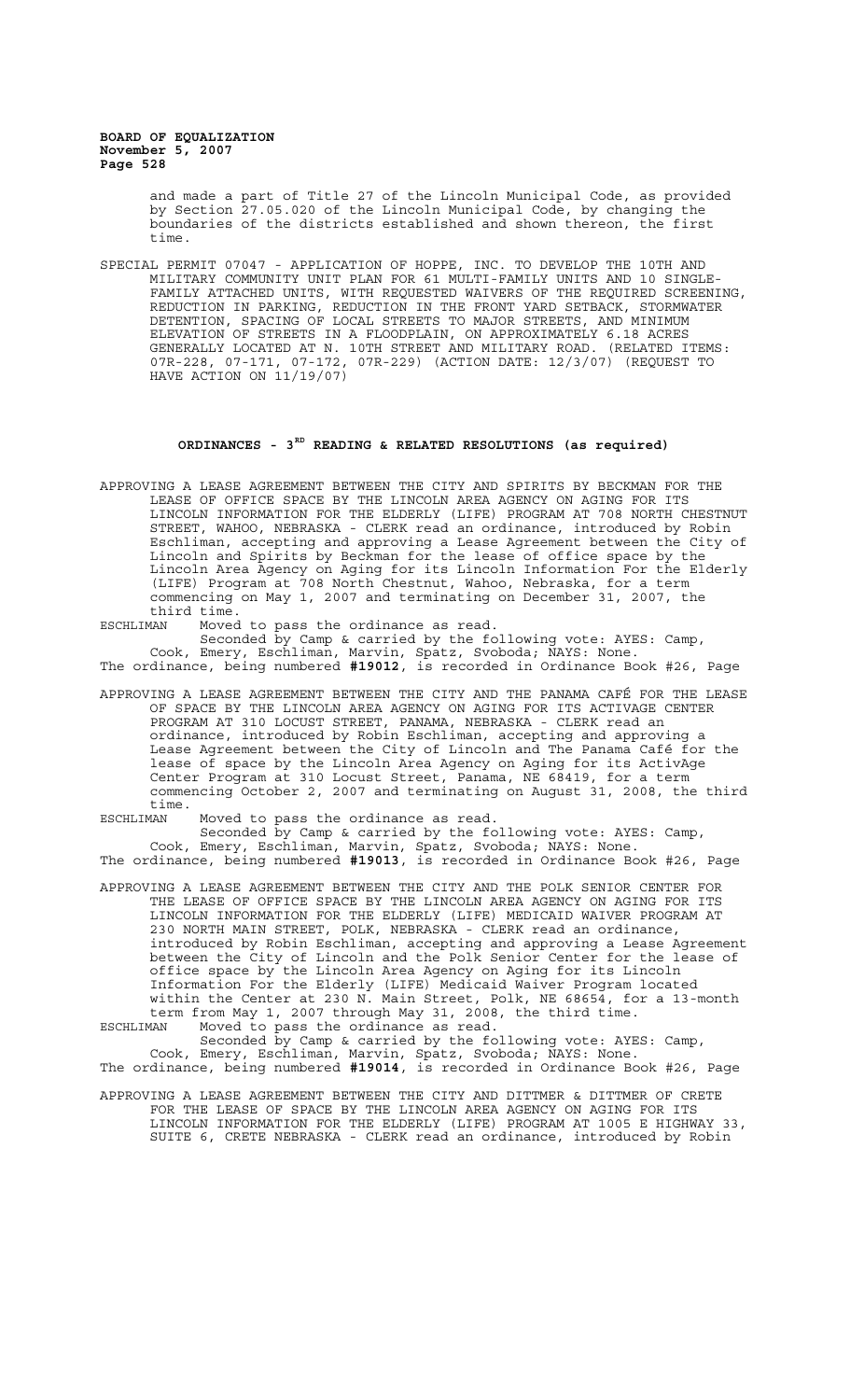Eschliman, accepting and approving a Lease Agreement between the City of Lincoln and Dittmer and Dittmer for the lease of office space by the Lincoln Area Agency on Aging for its Lincoln Information For the Elderly (LIFE) Program at 1005 E Highway 33, Suite 6, Crete, NE 68333, for a 13 month term from May 1, 2007 through May 31, 2008, the third time. ESCHLIMAN Moved to pass the ordinance as read.

Seconded by Camp & carried by the following vote: AYES: Camp, Cook, Emery, Eschliman, Marvin, Spatz, Svoboda; NAYS: None. The ordinance, being numbered **#19015**, is recorded in Ordinance Book #26, Page

CHANGE OF ZONE 07053 - APPLICATION OF AIRPARK HOLDINGS V, LLC FOR A CHANGE OF ZONE FROM O-3 OFFICE PARK DISTRICT TO H-4 GENERAL COMMERCIAL DISTRICT ON PROPERTY GENERALLY LOCATED AT THE SOUTHEAST CORNER OF SOUTH 27TH STREET AND GRAINGER PARKWAY (RELATED ITEMS: 07-163, 07R-217) - CLERK read an ordinance, introduced by Robin Eschliman, amending the Lincoln Zoning District Maps attached to and made a part of Title 27 of the Lincoln

Municipal Code, by changing the boundaries of the districts established and shown thereon, the third time. ESCHLIMAN Moved to pass the ordinance as read.

Seconded by Camp & carried by the following vote: AYES: Camp, Cook, Emery, Eschliman, Marvin, Spatz, Svoboda; NAYS: None. The ordinance, being numbered **#19016**, is recorded in Ordinance Book #26, Page

- SPECIAL PERMIT 2022B APPLICATION OF AIRPARK HOLDINGS V, LLC TO EXPAND THE EXISTING PINE LAKE HEIGHTS PLANNED SERVICE COMMERCIAL TO ADD APPROXIMATELY 44,875 SQUARE FEET OF COMMERCIAL USE ON PROPERTY GENERALLY LOCATED AT THE SOUTHEAST CORNER OF SOUTH 27TH STREET AND GRAINGER PARKWAY. (RELATED ITEMS: 07-163, 07R-217) (ACTION DATE: 11/5/07) - CLERK read the following resolution, introduced by Robin Eschliman, who moved its adoption:<br>A-84616 WHEREAS
- A-84616 MHEREAS, Airpark Holdings V, LLC has submitted an application designated as Special Permit No. 2022B for authority to expand the existing Planned Service Commercial Development approved by Special Permit No. 2022A for an additional 44,875 sq. ft. of commercial space and a waiver of the sign regulations on property generally located at the southeast corner of S. 27th Street and Grainger Parkway and legally described as:

Lots 3 through 7 and Outlot A, Pine Lake Heights South 9th Addition; Lots 1 and 2, Pine Lake Heights South 12th Addition; and Lots 1 and 2, Pine Lake Heights South 13th Addition, all located in the Southwest Quarter of Section 19, Township 9 North, Range 7 East of the 6th P.M., Lincoln, Lancaster County, Nebraska, and more particularly described as follows:

Commencing at the intersection of the south line of Grainger Parkway right-of-way and the east line of South 27th Street right-of-way, said point being the true point of beginning; thence on an assumed bearing of north 89 degrees 57 minutes 52 seconds east along the south line of Grainger Parkway right-of-way, a distance of 302.00 feet to a point of curvature; thence along a curve in a clockwise direction, having a radius of 241.00 feet, arc length of 226.05 feet, delta angle of 53 degrees 44 minutes 27 seconds, a chord bearing of south 63 degrees 09 minutes 55 seconds east along the south line of Grainger Parkway right-of-way, and a chord length of 217.85 feet to a point; thence along a curve in a counter clockwise direction, having a radius of 859.00 feet, arc length of 43.53 feet, delta angle of 02 degrees 54 minutes 12 seconds, a chord bearing of south 37 degrees 44 minutes 47 seconds east along the south line of Grainger Parkway right-of-way, and a chord length of 43.52 feet to a point; thence north 50 degrees 48 minutes 07 seconds east along the south line of Grainger Parkway right-of-way, a distance of 11.00 feet to a point; thence along a curve in a counter clockwise direction, having a radius of 840.20 feet, arc length of 551.78 feet, delta angle of 37 degrees 37 minutes 40 seconds, a chord bearing of south 59 degrees 29 minutes 59 seconds east along the south line of Grainger Parkway right-of-way, and a chord length of 541.92 feet to a point; thence along a curve in a counter clockwise direction, having a radius of 833.00 feet, arc length of 163.58 feet, delta angle of 11 degrees 15 minutes 06 seconds, a chord bearing of south 82 degrees 25 minutes 27 seconds east along the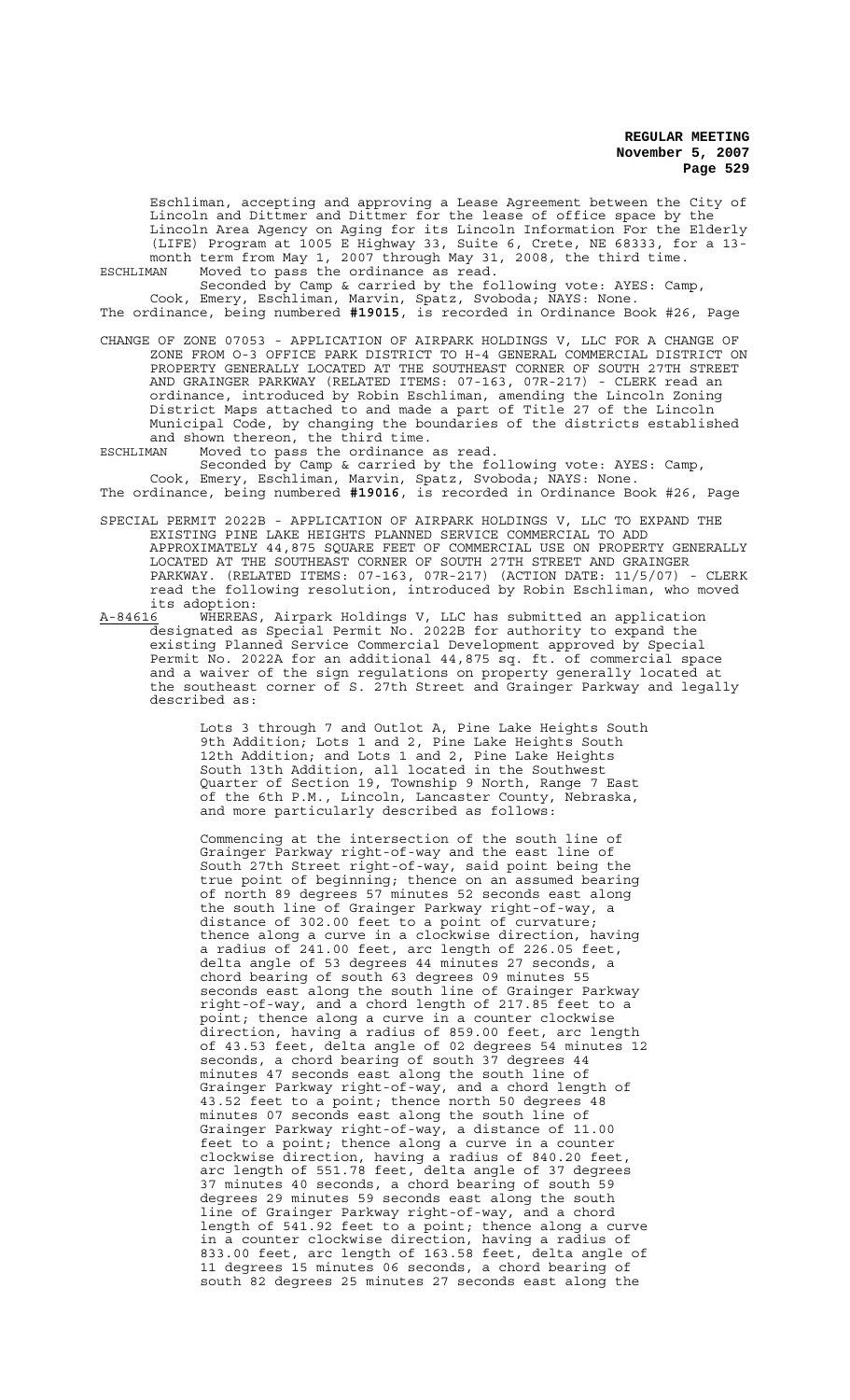> south line of Grainger Parkway right-of-way, and a chord length of 163.32 feet to a point of intersection with the south line of Grainger Parkway right-of-way and the west line of South 30th Street right-of-way; thence south 00 degrees 19 minutes 13 seconds east along the west line of South 30th Street right-of-way, a distance of 383.62 feet to a point of curvature; thence along a curve in a counter clockwise direction, having a radius of 5,033.00 feet, arc length of 49.45 feet, delta angle of 00 degrees 33 minutes 46 seconds, a chord bearing of south 00 degrees 36 minutes 07 seconds east along the west line of South 30th Street right-of-way, and a chord length of 49.45 feet to a point; thence along a curve in a counter clockwise direction, having a radius of 5,484.00 feet, arc length of 31.51 feet, delta angle of 00 degrees 19 minutes 45 seconds, a chord bearing of south 01 degrees 12 minutes 49 seconds west along the west line of South 30th Street right-of-way, and a chord length of 31.51 feet to a point; thence south 01 degrees 02 minutes 56 seconds west along the west line of South 30th Street right-of-way, a distance of 118.82 feet to a point; thence south 01 degrees 14 minutes 30 seconds east along the west line of South 30th Street rightof-way, a distance of 279.70 feet to a point of intersection with the west line of South 30th Street right-of-way and the north line of Yankee Hill Road right-of-way; thence south 88 degrees 45 minutes 30 seconds west along the north line of Yankee Hill Road right-of-way, said line being 60.00 feet north of and parallel with the said Southwest Quarter, a distance of 1,140.72 feet to a point of deflection at the north line of Yankee Hill Road right-of-way; thence north 45 degrees 38 minutes 19 seconds west, a distance of 34.98 feet to a point of deflection at the east line of South 27th Street right-of-way; thence north 00 degrees 02 minutes 08 seconds west along the east line of South 27th Street right-of-way, said line being 60.00 feet east of and parallel with the west line of said Southwest Quarter, a distance of 1,285.44 feet to the point of beginning, said tract contains a calculated area of 1,290,626.03 square feet or 29.63 acres, more or less;

WHEREAS, the Lincoln City-Lancaster County Planning Commission has held a public hearing on said application; and WHEREAS, the community as a whole, the surrounding neighborhood, and the real property adjacent to the area included within the site plan for this expansion of the Planned Service Commercial Development area will not be adversely affected by granting such a permit; and

WHEREAS, said site plan together with the terms and conditions hereinafter set forth are consistent with the comprehensive plan of the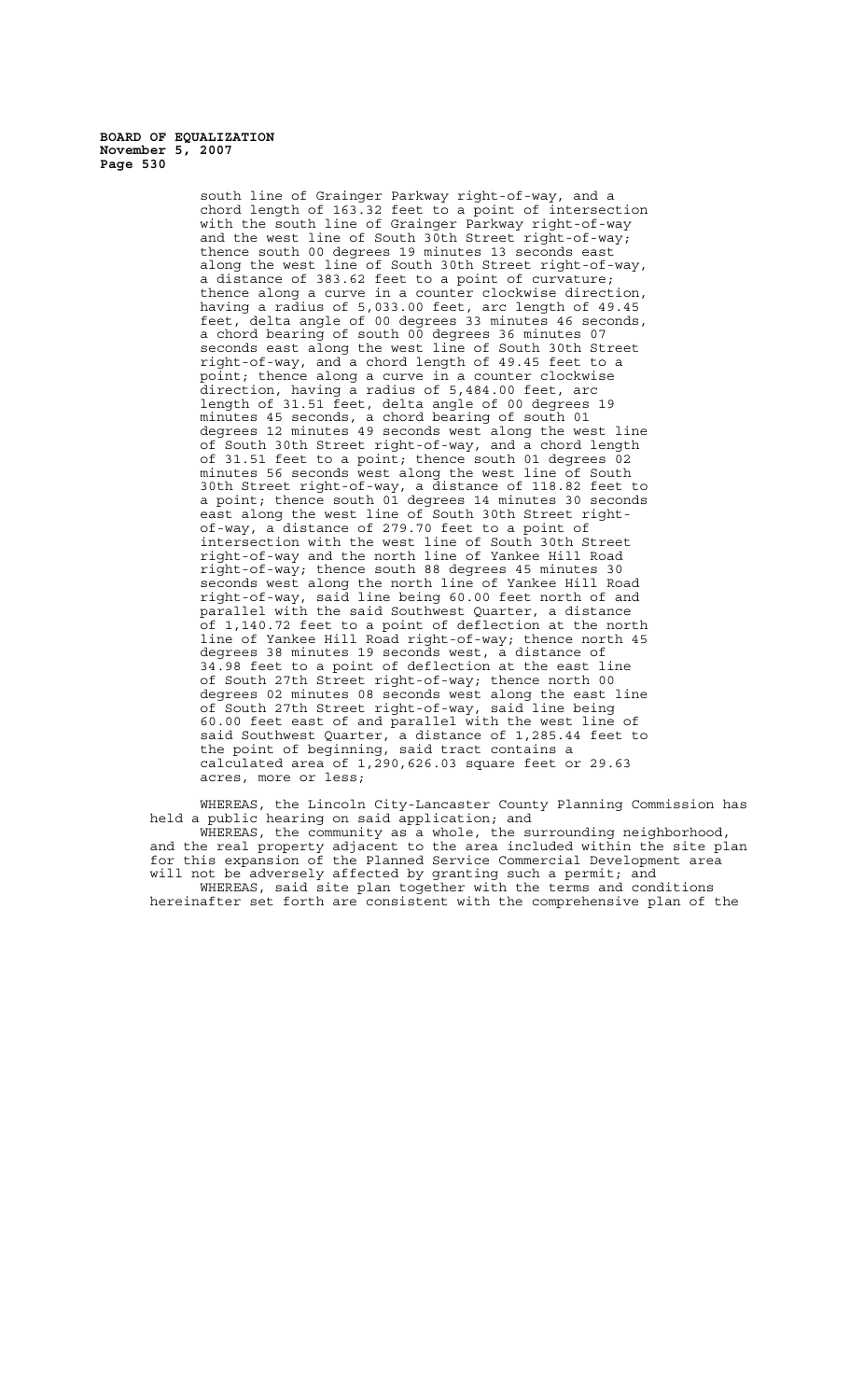City of Lincoln and with the intent and purpose of Title 27 of the Lincoln Municipal Code to promote the public health, safety, and general welfare.<br>NOW,

THEREFORE, BE IT RESOLVED by the City Council of the City of Lincoln, Nebraska:

That the application of Airpark Holdings V, LLC, hereinafter referred to as "Permittee", to expand the existing Planned Service Commercial Development approved by Special Permit No. 2022A for an additional 44,875 sq. ft. of commercial space and a waiver of the sign regulations, be and the same is hereby granted under the provisions of Sections 27.63.470 and 27.69.047(a) of the Lincoln Municipal Code upon condition that development of commercial uses be in strict compliance with said application, the site plan, and the following additional express terms, conditions, and requirements:

1. This approval permits the expansion of the existing Planned Service Commercial Development approved by Special Permit No. 2022A for an additional 44,875 square feet of commercial uses and a sign plan that waives the sign regulations in Section 27.69.047 of the Zoning Ordinance.

2. The City Council must approve the associated request for Change of Zone  $\#$  07053.<br>3. Upon approv

Upon approval of Special Permit 2022B by the City Council, the Permittee shall cause to be prepared and submitted to the Planning Department a revised and reproducible final site plan including five copies with all required revisions and documents as listed below before receiving building permits:

a. Add to the General Notes, "Signs north of Jamie Lane shall comply with the sign plan submitted with SP2022B."

- b. Show the correct legal description of the special permit on the site plan.
- c. Make revisions per LES memo dated September 20 2007. d. Make revisions per Public Works memo dated September 27, 2007.
- e. Add the following to the sign plan:
	- i. Lot lines.
	- ii. All existing signs.
	- iii. Sight triangles.<br>iv. Distance from th
	- iv. Distance from the lot line to ground sign 1.
	- v. Definition of "vertical sign".
	- vi. Add a note stating minor shifts in location or size of signs may be approved administratively.
- f. Add a note stating all uses are permitted on Lots 2 through 5, Block 2, as shown on the site plan (former O-3 area) per the Planned Service Commercial special permit, except car washes, drive-thru facilities; bars; retail establishments open twenty-four hours per day; automobile, motorcycle, and four-wheel truck sales; warehouses, mini-warehouses; wholesale and distribution centers; ambulance services; hospitals and clinics for animals; contractors' office and storage; service stations; food storage lockers; automobile repairs, including vehicle body repair shops; broadcast towers; indoor kennels; outdoor exercise area associated with an indoor animal hospital or indoor kennel; automobile/truck wash facility; and motels and hotels. Add a note stating all uses are permitted on Lots 1 and 6 through 8, Block 2, (north of Jamie Lane) per the Planned Service Commercial special permit except commercial storage or sale of farm implements and products used for agriculture, but not including fertilizer, or toxic or flammable agricultural chemicals, warehouses, miniwarehouses, and food storage lockers.
- g. Add a note stating that the building and sign elevations will generally conform with the overall scale, massing, architectural style and four-side building treatment as represented on the attached elevations, unless the Planning Director agrees otherwise in writing.
- h. The construction plans comply with the approved site plans.
- i. The required easements as shown on the site plan are recorded with the Register of Deeds.
- j. Combine Lots 7 and 8 into one lot.
- 4. Before occupying buildings all development and construction is to comply with the approved plans.
- 5. All privately-owned improvements, including landscaping are to be permanently maintained by the Permittee.
	- 6. The site plan accompanying this permit shall be the basis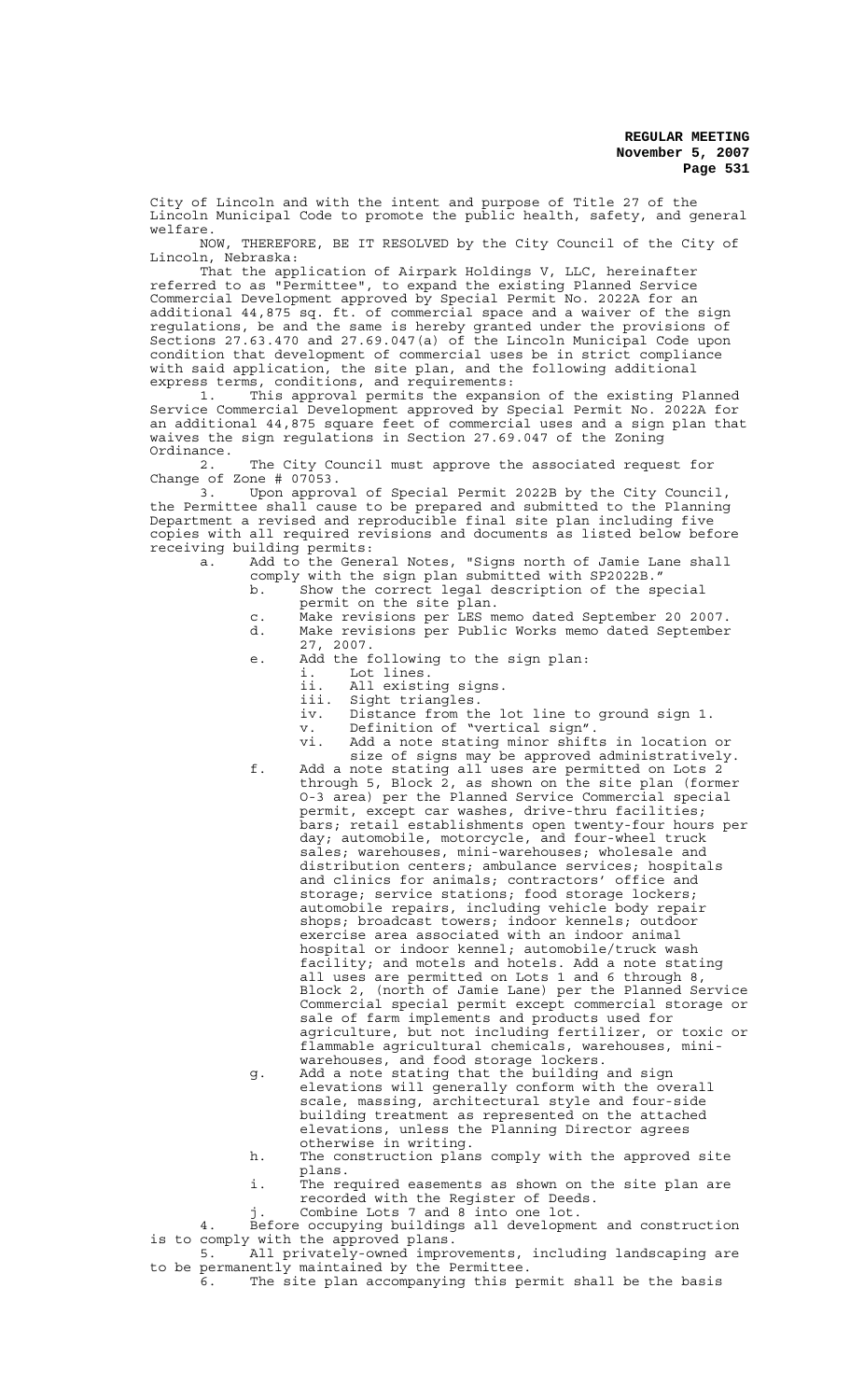> for all interpretations of setbacks, yards, locations of buildings, location of parking and circulation elements, and similar matters. 7. This resolution's terms, conditions, and requirements bind and obligate the Permittee, its successors and assigns.

8. The applicant shall sign and return the letter of acceptance to the City Clerk within 60 days following the approval of the special permit, provided, however, said 60-day period may be extended up to six months by administrative amendment. The City Clerk shall file a copy of the resolution approving the special permit and the letter of acceptance with the Register of Deeds, filling fees therefor to be paid in advance by the Permittee.<br>9 The s

The site plan as approved with this resolution voids and supersedes all previously approved site plans, however all resolutions approving previous permits remain in force unless specifically amended by this resolution.<br>10. Use per

Use permits 134 and 134A are void and superceded by the adoption of this special permit and change of zone.

Introduced by Robin Eschliman Seconded by Camp & carried by the following vote: AYES: Camp, Cook, Emery, Eschliman, Marvin, Spatz, Svoboda; NAYS: None.

COMP. PLAN CONFORMANCE 07020 - DECLARING APPROXIMATELY 6,651 SQ. FT., MORE OR LESS, OF PROPERTY GENERALLY LOCATED AT 2730 DUDLEY STREET, AS SURPLUS - CLERK read an ordinance, introduced by Robin Eschliman, declaring the City-owned property generally located at 2730 Dudley Street as surplus and authorizing the sale thereof, the third time.

ESCHLIMAN Moved to pass the ordinance as read.

Seconded by Camp & carried by the following vote: AYES: Camp, Cook, Emery, Eschliman, Marvin, Spatz, Svoboda; NAYS: None. The ordinance, being numbered **#19017**, is recorded in Ordinance Book #26, Page

CHANGE OF ZONE 07050 - AMENDING SECTION 27.71.140 OF THE LMC TO CLARIFY THAT A LOT OR TRACT LOCATED IN THE R-1 THROUGH R-4 ZONING DISTRICTS MAY ONLY BE OCCUPIED BY A GROUP OF TWO OR MORE BUILDINGS TO BE USED AS A UNIT FOR ANY COMBINATION OF TWO-FAMILY DWELLINGS, MULTIPLE-FAMILY DWELLINGS, OR INSTITUTIONAL PURPOSES UNDER A SPECIAL PERMIT OR PLANNED UNIT DEVELOPMENT AND TO FURTHER PROVIDE THAT THE LOT OR TRACT MUST MEET THE MINIMUM LOT REQUIREMENTS AND CONDITIONS IN SAID DISTRICT FOR EACH MAIN BUILDING OR USE EXCEPT AS MODIFIED BY THE CONDITIONS OF APPROVAL FOR SUCH USE UNDER A SPECIAL PERMIT OR PLANNED UNIT DEVELOPMENT - CLERK read an ordinance, introduced by Robin Eschliman, amending Section 27.71.140 of the Lincoln Municipal Code relating to height and area regulations to clarify that a lot or tract located in the R-1 through R-4 zoning districts may only be occupied by a group of two or more buildings to be used as a unit for any combination of two-family dwellings, multiplefamily dwellings, or institutional purposes under a special permit or planned unit development and to further provide that the lot or tract must meet the minimum lot requirements and conditions in said district for each main building or use except as modified by the conditions of approval for such use under a special permit or planned unit development; amending Section 27.81.010 clarify that Chapters 27.60 and 27.63 also apply; and repealing Sections 27.71.140 and 27.81.010 of the Lincoln Municipal Code as hitherto existing, the third time.